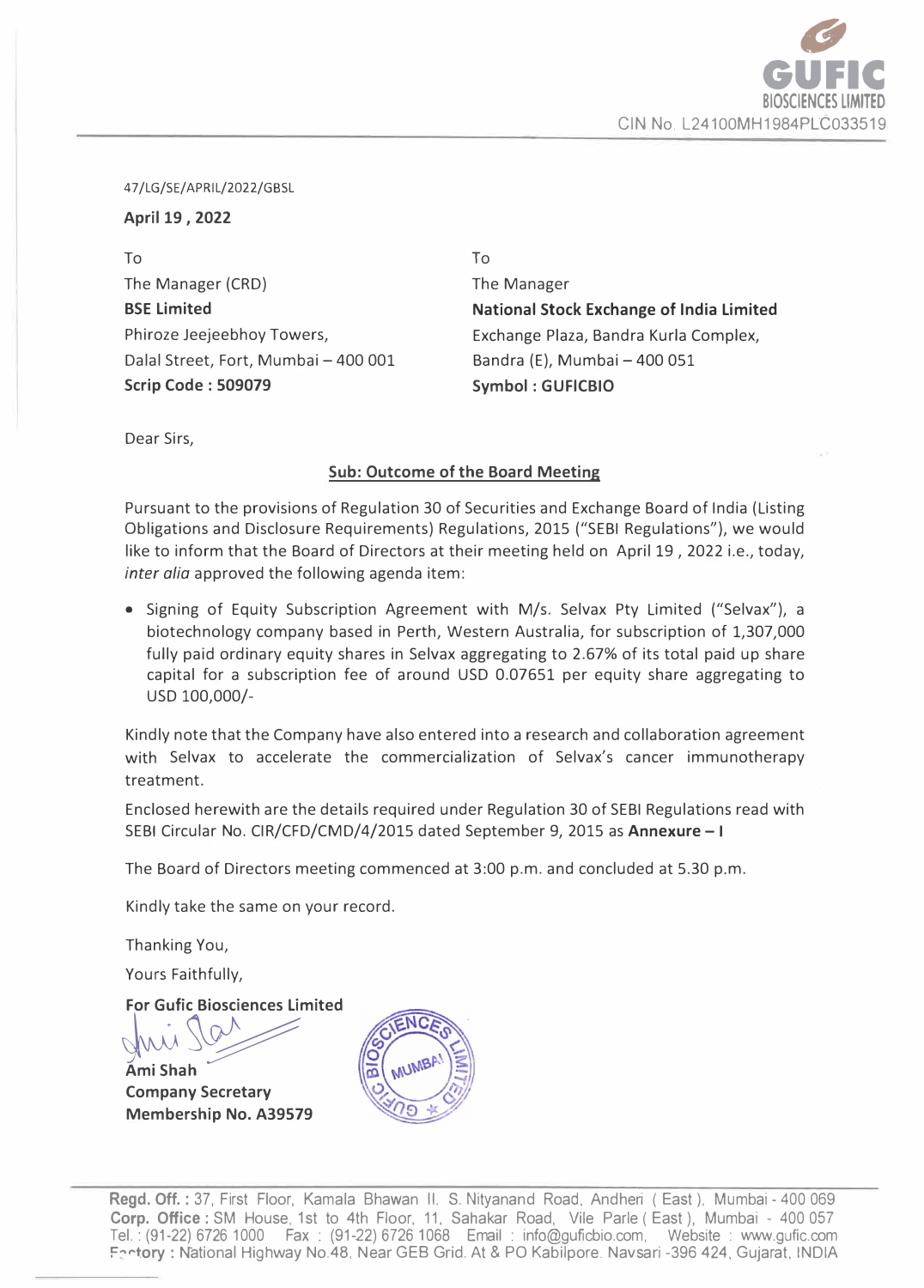

## **ANNEXURE-1**

**The details required under regulation 30 of SEBI Regulations read with SEBI Circular No. CIR/CFD/CMD/4/2015 dated September 9, 2015** 

| Sr. No. | <b>Particulars</b>                                                         | <b>Details</b>                                                                                                                                                                                                                                                                                                                               |
|---------|----------------------------------------------------------------------------|----------------------------------------------------------------------------------------------------------------------------------------------------------------------------------------------------------------------------------------------------------------------------------------------------------------------------------------------|
| 1.      | Name of the target entity, details in brief<br>such as size, turnover etc. | Selvax Pty Limited ("Selvax") is an Australian<br>Proprietary Company, Limited by Shares,<br>engaged in health and allied services and<br>situated in Western Australia.                                                                                                                                                                     |
|         |                                                                            | It's a Bio-technology company, which is<br>developing a novel immunology based<br>treatment for large solid tumors. The<br>technology is fully owned by Selvax and it is<br>envisaged that successful development of<br>the technology will provide novel cancer<br>treatments for animals and humans.                                       |
|         |                                                                            | Further, Selvax has conducted multiple<br>studies, both on mice and dogs, the<br>achievements of which are as under:                                                                                                                                                                                                                         |
|         |                                                                            | a) Mice Studies- Selvax has conducted<br>Mice Studies, which achieved cancer<br>clearance rate in the range of 30%-<br>100% in repeated small animal<br>studies, and has shown the capacity<br>protect<br>against metastases<br>to<br>recurrence of the cancer;<br>b) Dog Studies- Selvax had conducted<br>studies i.e. the<br>Dog<br>canine |
|         |                                                                            | immunotherapy studies undertaken<br>at Perth Veterinary specialist in dogs<br>with naturally occurring soft tissue<br>sarcomas demonstrated that 30% of<br>the subjects achieved 100% recovery                                                                                                                                               |



Regd. Off.: 37, First Floor, Kamala Bhawan II, S. Nityanand Road, Andheri (East), Mumbai - 400-069 **Corp. Office: SM House, 1st to 4th Floor, 11, Sahakar Road, Vile Parle (East ), Mumbai - 400 057. Tel.: (91-22) 6726 1000 Fax : (91-22) 6726 1068 Email : info@guficbio.com, Website : www.gufic.com Factory : N"ational Highway No.48, Near GEB Grid, At & PO Kabilpore. Navsari -396 424, Gujarat, INDIA**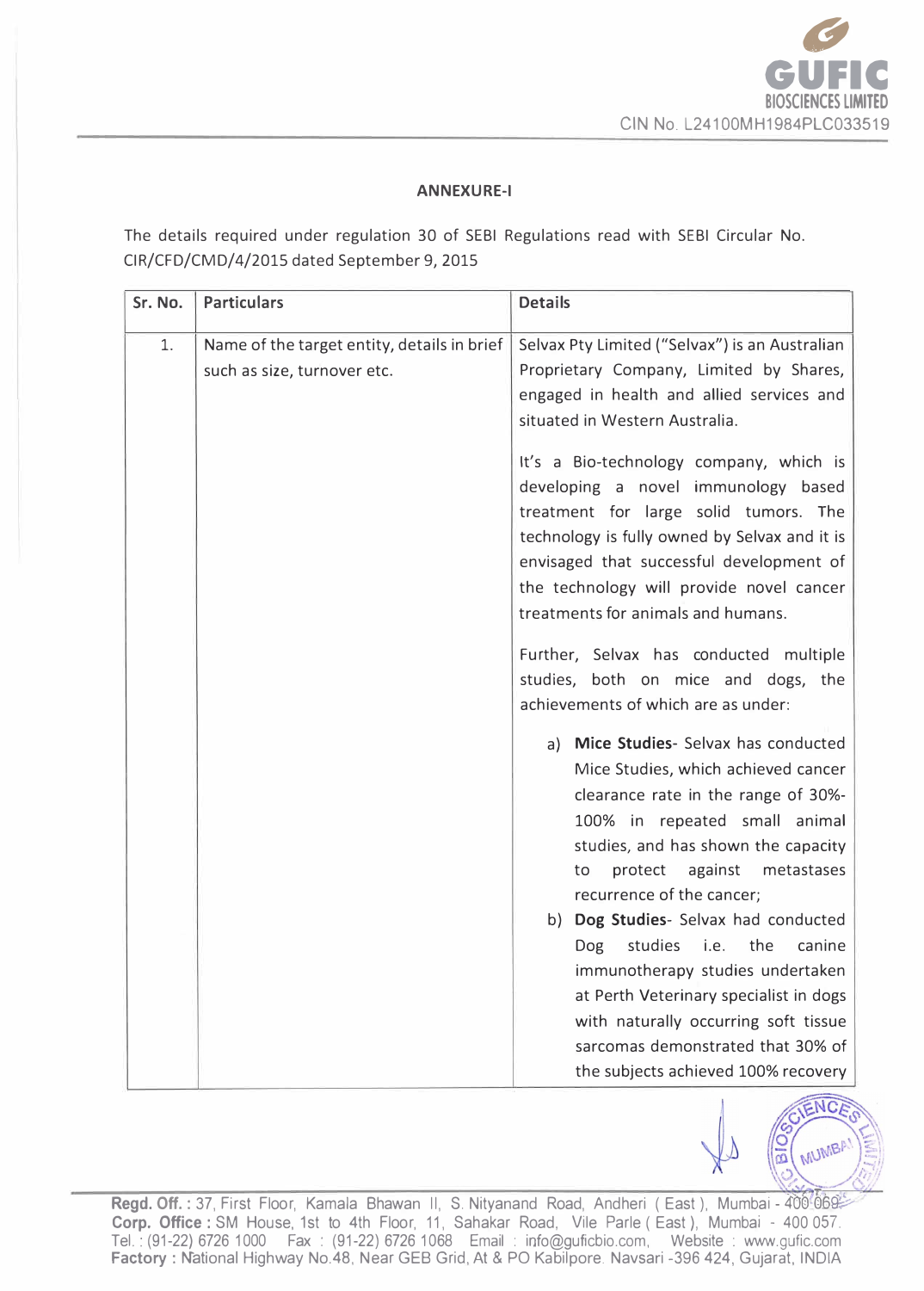

| with sustained remission which was<br>very promising.                                                                                                                                                                                                                                                                                                                                                                                                                                                                                                                                                                                                                                                                                                                                                                                                                                                                                   |
|-----------------------------------------------------------------------------------------------------------------------------------------------------------------------------------------------------------------------------------------------------------------------------------------------------------------------------------------------------------------------------------------------------------------------------------------------------------------------------------------------------------------------------------------------------------------------------------------------------------------------------------------------------------------------------------------------------------------------------------------------------------------------------------------------------------------------------------------------------------------------------------------------------------------------------------------|
| Also, Selvax has been granted a research and<br>development tax concession in Australia<br>which results in Selvax receiving an annual<br>cash refund of approximately 43% of its<br>eligible R&D expenditure. Cash grants to<br>date have exceeded USD 0.85 million.                                                                                                                                                                                                                                                                                                                                                                                                                                                                                                                                                                                                                                                                   |
| Highlights of the<br>benefits<br>from<br>Immunotherapy application:                                                                                                                                                                                                                                                                                                                                                                                                                                                                                                                                                                                                                                                                                                                                                                                                                                                                     |
| a) Better outcome and lower toxicity<br>should result in an improved quality<br>of life for the cancer patient;<br>b) Potentially<br>able<br>to<br>overcome<br>increased drug resistance seen in the<br>larger<br>treated<br>with<br>tumours<br>individual<br>immunotherapy<br>(or<br>chemotherapy) agents;<br>Specifically targeting tumour site<br>C)<br>means lower doses and less side<br>effects;<br>d) Treatment in one location leads to a<br>whole- immune body response that<br>can clear other un-treated tumours,<br>so this therapy can potentially be<br>applied to patients with metastatic<br>cancer;<br>e) Potentially suitable for treating a<br>range of solid tumour in humans and<br>dogs including sarcomas,<br>lung<br>cancer, pancreatic, skin, breast, and<br>colorectal cancer; and<br>induction<br>The<br>f)<br>long<br>of<br>term-<br>immunological memory to protect<br>patients against cancer recurrence. |
| ENC                                                                                                                                                                                                                                                                                                                                                                                                                                                                                                                                                                                                                                                                                                                                                                                                                                                                                                                                     |

**Regd. Off. .** 37 First Floor Kamala Bhawan II S Nityanand Road Andheri : East ). Mumbai - 400,069 (11)<br>Corp. Office : SM House 1st to 4th Floor 11 Sahakar Road. Vile Parle, East ). Mumbai - 400,05719 13 **Tel (91-22) 6726 1000** Fax ·91-22) 6726 1068 Email info@guficbiocom Website www.gufic.com **Factory · National Highwav No 48. Near GEB Grid, At R PO Kabilpore. Navsan 396 424. Gujarat INDIA**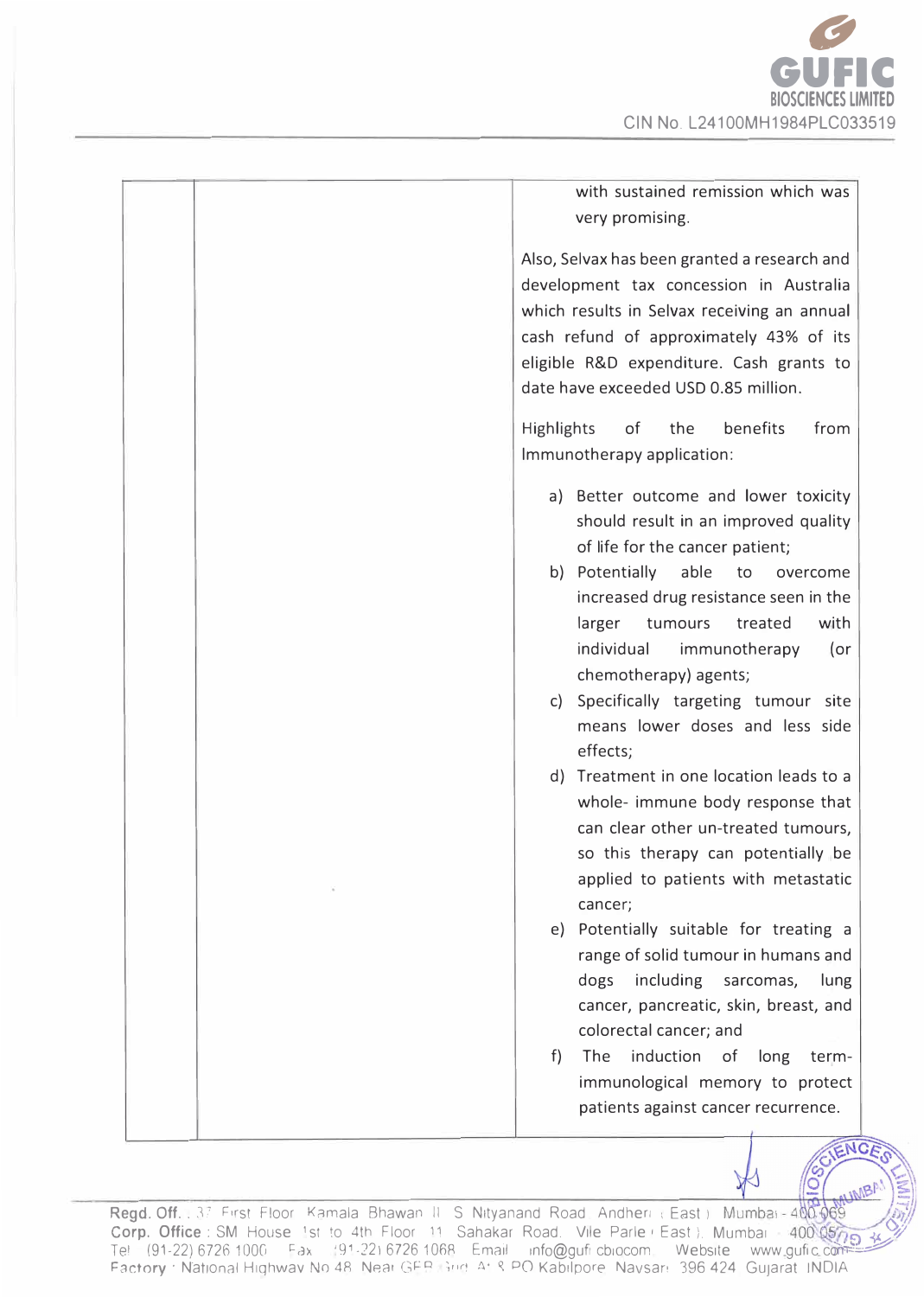

|    |                                                                                                                                                                                                                                                                                                               | The total issued and paid up share capital of<br>Selvax as on date is AUD 4,180,930.84/- The<br>turnover details of Selvax are mentioned in<br>Point 10 below.<br>As per the Valuation Report dated April 12,<br>2022 issued by M/s. Valia and Timbadia,<br>Chartered Accountants, the valuation per<br>equity share in Selvax is AUD 20 cents which<br>is equal to approx USD 15 cents. |
|----|---------------------------------------------------------------------------------------------------------------------------------------------------------------------------------------------------------------------------------------------------------------------------------------------------------------|------------------------------------------------------------------------------------------------------------------------------------------------------------------------------------------------------------------------------------------------------------------------------------------------------------------------------------------------------------------------------------------|
| 2. | Whether the acquisition would fall<br>within related party transaction(s) and<br>whether<br>the<br>promoter/promoter<br>group/group companies<br>have<br>any<br>interest in the entity being acquired? If<br>yes, nature of interest and details<br>thereof and whether the same is done at<br>"arm's length" | No, this acquisition would not fall within<br>related party transactions.<br>Further, the promoter / promoter group /<br>group companies have no interest in Selvax<br>whose equity shares are being purchased by<br>the Company.                                                                                                                                                        |
| 3. | Industry to which the entity being<br>acquired belongs                                                                                                                                                                                                                                                        | It is a biopharma research and development<br>company.                                                                                                                                                                                                                                                                                                                                   |
| 4. | effects of acquisition<br>Objects<br>and<br>(including but not limited to, reasons for<br>acquisition of target entity, if its business<br>is outside the main line of business of the<br>listed entity);                                                                                                     | The proposed arrangement with Selvax for<br>immunotherapy for oncology will give<br>valuable results to both the Company and<br>Selvax and accordingly, proposed acquisition<br>of shares in Selvax would prove beneficial to<br>the Company.                                                                                                                                            |
| 5. | Brief details of any governmental or<br>regulatory approvals required for the<br>acquisition                                                                                                                                                                                                                  | No.<br>there<br>However,<br>certain<br>are<br>compliance/procedural filings which are<br>required to be done with Reserve Bank Of<br>India before the said subscription.                                                                                                                                                                                                                 |



**Regd. Off.:** 37, First Floor, Kamala Bhawan II, S. Nityanand Road, Andheri ( East). Mumbai - 400 069. **Corp. Office** : SM House, 1st to 4th Floor, 11, Sahakar Road, Vile Parle ( East ), Mumbai - 400 057 Tel.: (91-22) 6726 1000 Fax : (91-22) 67261068 Email : info@guficbio.com, Website : www.gufic.com **Factory:** N"ational Highway No.48, Ne ar GEB Grid, At & PO Kabilpore. Navsari -396 424, Gujarat, INDIA